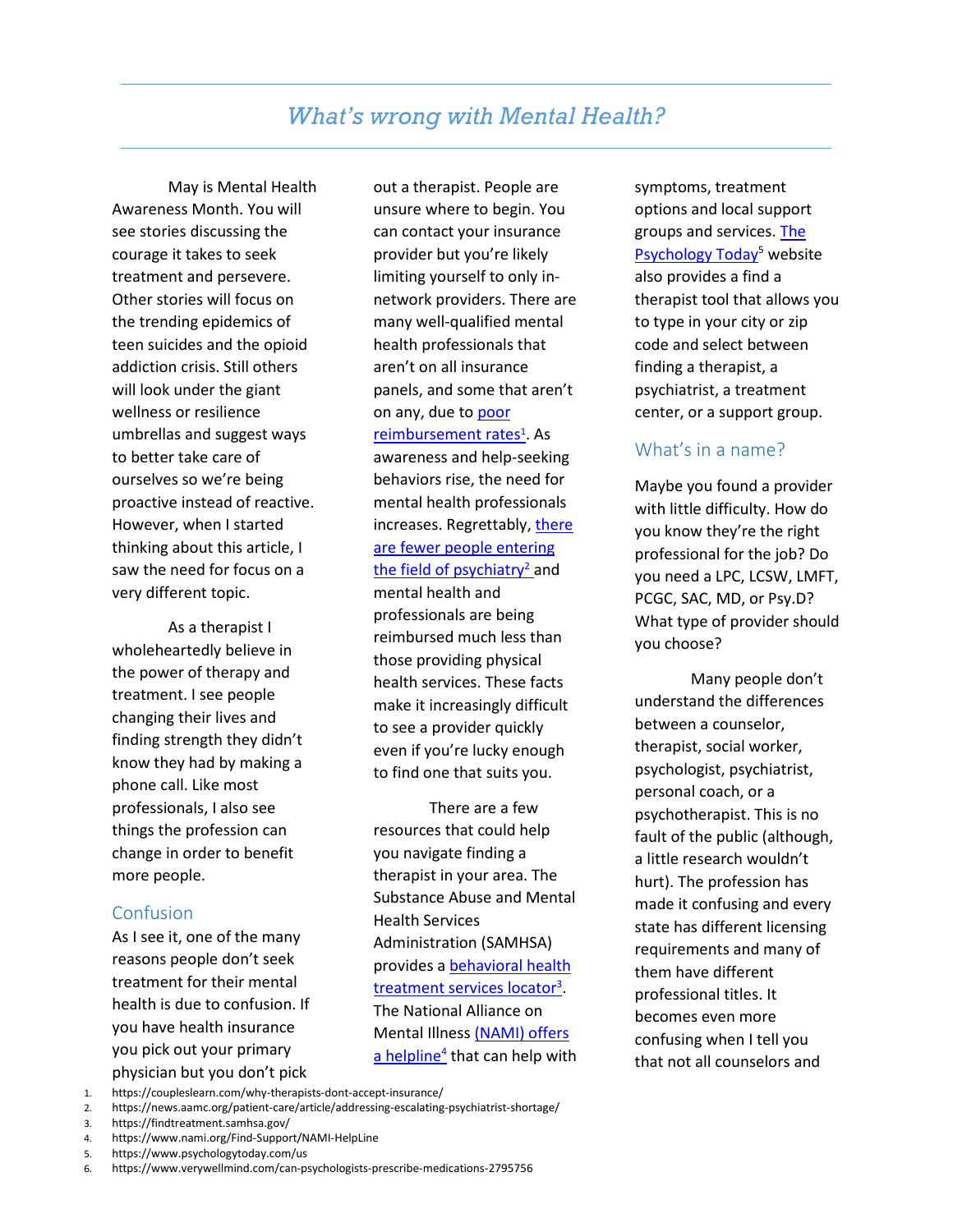social workers are "clinical" professionals.

For example, I'm a Licensed Professional Counselor (LPC) in Wisconsin. In Wisconsin this is considered my "clinical" licensure. As an LPC in Wisconsin I can essentially start my own practice as a therapist. However, in Illinois, I was also a LPC. A LPC in Illinois is only the first step toward clinical licensure. After 2 years of supervision (3, 360 hrs. in IL) by a Licensed Professional Clinical Counselor (LCPC) you can take the exam to become a LCPC in Illinois which is the equivalent of LPC in Wisconsin. The LPC-IT (Licensed Professional Counselor in Training) license in Wisconsin is the equivalent to the LPC in Illinois. Wisconsin requires 3,000 supervised hours. The same is true for clinical social workers. Confused?

Social workers and counselors receive similar training and provide similar services. To become a licensed professional requires a graduate degree, years of supervised experience, and passing one or more exams. While a counselor might be more attuned to helping someone by engaging them in

psychotherapy (talk therapy), a well- trained social worker will do the same and also provide wrap-around services and advocate for the client.

A doctor of psychology is a psychologist and has either earned a Ph.D. or a Psy.D, while a psychiatrist has earned their M.D. Both psychologists and psychiatrists are interested in assessments and may specialize in treating specific disorders, but psychiatrists are trained medical doctors and can therefore prescribe medications.

Psychologists are more likely to gather data through assessments and standardized testing. They can determine if someone has a traumatic brain injury (TBI), a learning disorder, or if they're fit to stand trial or return to a safety sensitive job. Some specially trained psychologists can also prescribe medications but they are limited to a handful of psychiatric medications and are only located in the military, the Indian Health Service as well as in Louisiana, New Mexico and Illinois<sup>6</sup>.

A certified personal coach may be able to help someone determine goals

and reach them just as a social worker or counselor would. They are also shielded from the stigma associated with therapy and mental health. However, while social workers and counselors are state licensed and regulated professions, coaches are not. Therefore, anyone that wants to call themselves a coach can do so and this has the potential to be dangerous if there are real, underlying mental health disorders at play that a personal coach isn't trained to recognize or treat.

There is a little "consumer beware" disclaimer when choosing a mental health professional. Unfortunately, the title counselor has become a bit ubiquitous. Not all counselors have the same training. An alcohol and other drug abuse (AODA) counselor, known as a Substance Abuse Counselor in-training or Substance Abuse Counselor (SAC-IT, SAC) have different requirements than a Professional Compulsive Gambling Counselor (PCGC), a School Counselor or an LPC. All four share the title of counselor and all four provide different services and have different educational requirements.

- 1. https://coupleslearn.com/why-therapists-dont-accept-insurance/
- 2. https://news.aamc.org/patient-care/article/addressing-escalating-psychiatrist-shortage/
- 3. https://findtreatment.samhsa.gov/
- 4. https://www.nami.org/Find-Support/NAMI-HelpLine
- 5. https://www.psychologytoday.com/us
- 6. https://www.verywellmind.com/can-psychologists-prescribe-medications-2795756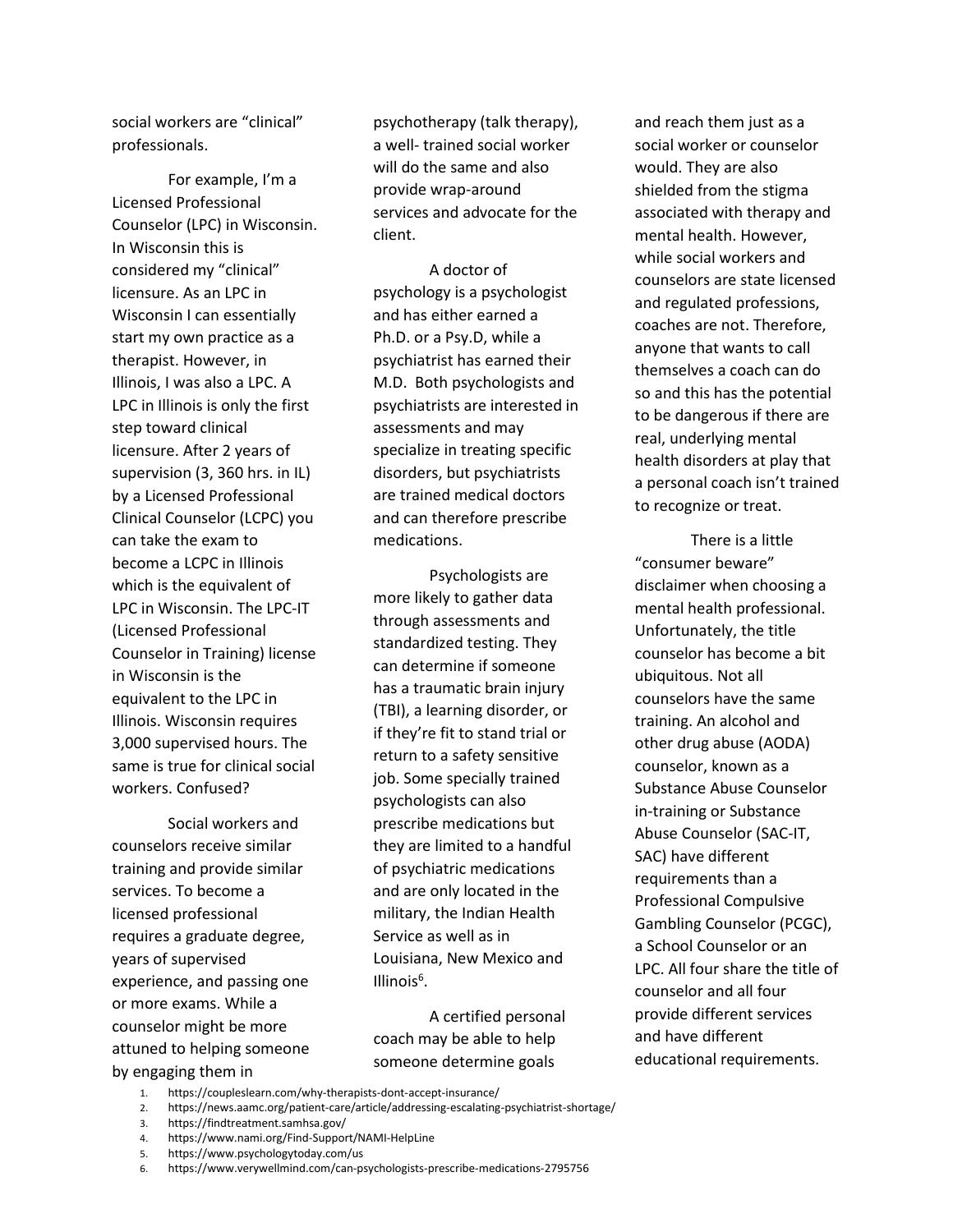This is the main reason I've started referring to myself as a therapist or psychotherapist. While I can and have helped clients with addiction, I do not specialize in addiction. The SACs or PCGCs specialize in addiction but may not be suited to help with grieving the loss of a loved one or handling anxiety disorders. Just as you would seek the right doctor for a physical ailment, it is important to ask a social worker or counselor if they are qualified to help.

#### **Stigma**

This topic could fill a series of books. There are several reasons (earned and unearned) people have preconceived ideas about seeking treatment.

Some of the more popular reasons are as follows: *I have to be in crisis to seek help, If I get help it means something is wrong with me, It means I'm weak, They'll make me go to meetings, If therapy actually worked it wouldn't take so long, It's too expensive, Therapists just get paid to talk and be judgmental, I don't want to take medication for the rest of my life, If I get help everyone will find out, They'll want me to choose between therapy and* 

*my faith.* I would like to address some of these notions head-on.

*I have to be in crisis to seek help.* You never need to be in crisis in order to call a mental health professional. In fact, we would love to speak to you before you find yourself in crisis when it will be harder for you to produce change and we're more concerned with triaging.

*If I get help it means something is wrong with me, it means I'm weak.* Seeking help for your mental health doesn't mean anything is more wrong with you than someone seeking help from a doctor because of knee pain. Seeking help takes strength. It is never the weak person that reaches out for help.

*If therapy actually worked it wouldn't take so long*. Therapy is not a magic pill. It can take some time. Often, therapists start working with a client to help with the presenting issue only to discover what's actually causing the presenting issue is much bigger and deeply rooted. In most scenarios, it took years for the person to get to the place they are when they seek help. It's going to take a while to unpack it all.

*It's too expensive*. A single therapy visit is cheaper than a trip to the doctor's office. However, many therapy visits can add up. Therapists may charge more as an attempt to make a living wage since insurance reimbursement can be so low, if they reimburse at all. You can always ask about a sliding scale or payment options to see if your therapist can work with you to reduce costs. There are also nonprofit organizations like [Catholic Charities,](https://www.catholiccharitiesusa.org/) [Lutheran Social Services,](https://www.lsswis.org/LSS.htm) [and](https://www.unitedway.org/our-impact/featured-programs/2-1-1)  [United](https://www.unitedway.org/our-impact/featured-programs/2-1-1) Way that provide supplemental funding to community mental health clinics and can assist you in finding resources.

*I don't want to take medication for the rest of my life*. Just because you're seeing a therapist doesn't mean you'll get referred to a psychiatrist and start taking medication. If you are referred, it doesn't mean you'll need medication for the rest of your life. If you do require daily medication, then it's probably for the best. You can always get more than one opinion.

*If I get help everyone will find out*. Therapists and social workers have a code of ethics we follow. In that code are clear rules about

- 1. https://coupleslearn.com/why-therapists-dont-accept-insurance/
- 2. https://news.aamc.org/patient-care/article/addressing-escalating-psychiatrist-shortage/
- 3. https://findtreatment.samhsa.gov/

- 5. https://www.psychologytoday.com/us
- 6. https://www.verywellmind.com/can-psychologists-prescribe-medications-2795756

<sup>4.</sup> https://www.nami.org/Find-Support/NAMI-HelpLine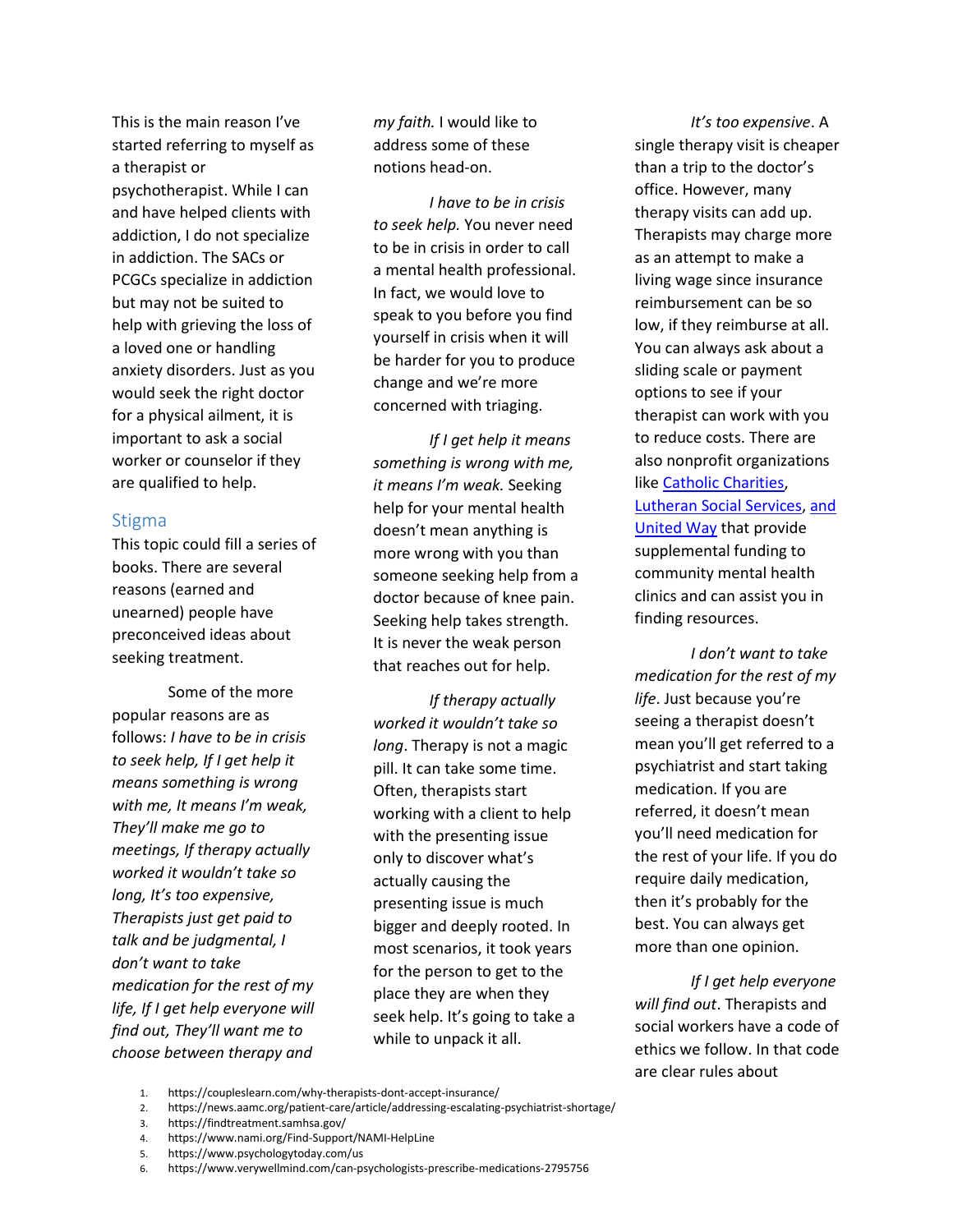confidentiality. We are not to talk about your information with anyone else without clear consent from you. There are extreme circumstances (i.e., threat to self or others) where we may have to break that confidentiality. Otherwise, rest assured that we don't want to risk losing our license just to tell our mechanic about the torrid details of your affair.

Admittedly, the profession isn't doing itself any favors to end stigma by using words like "disorder", but generally, the public causes more damage by defining people by their diagnosis. We'll say things like, "John is an alcoholic" instead of, "John suffers from alcoholism". We know that addiction is a disease. We wouldn't say, "John is a cancer" unless we were referring to his astrological sign or we really detest him.

We also know that the head; which has the brain, attaches to the rest of the body. However, for some reason we're more comfortable talking about our diabetes or heart disease diagnosis with perfect strangers than discussing our mental health with loved ones.

The ideas we have about treatment come from virtually endless sources. Our family, friends, co-workers, or spiritual leaders may influence us. What we read in magazines, newspapers, and social media platforms certainly influence us. What we hear on talk-radio or see in movies or on TV all play a role in our collective feelings about treatment.

## The Unknown

The idea of telling strangers our deepest thoughts, sharing with them the darkest parts of our lives or admitting that we could use help and guidance is truly scary. We might picture lying on the chaise with the graying, bearded, bespectacled therapist in a tweed blazer sitting behind us with a pad of paper and a pen writing notes as he repeatedly asks, "How does that make you feel?" This is how therapists, psychologists and psychiatrists are typically portrayed. Or maybe you envisioned the woman wearing tie-dye and burning incense in her crystal littered office? Another stereotype of the profession.

The reality is that the mental health profession is like most professions. It's made of people from all

different cultures and backgrounds. Those stereotypical professionals don't really exist anymore. So what can you expect when seeking treatment? It depends on what you're seeking treatment for, but typically you'll call the office to schedule an appointment. At this time, the office may ask to send you intake paperwork or ask if you can come in early or prior to the appointment to get the paperwork completed. Depending on the presenting issue, part of this paperwork might include basic assessments and releases of information. You should also receive a copy of the office's HIPPA policy or Notice of Privacy Policy, Consent for Services or Service Contract, authorization to bill a credit card, and a Social Media Policy.

During your first session your therapist will be information gathering based on the presenting issue. They understand how scary it is to open up and be vulnerable. This may take more than one session because the therapist wants to be careful in making a proper analysis. As you would expect, the treatment plan is designed around the diagnosis. The therapist will walk you through the

- 1. https://coupleslearn.com/why-therapists-dont-accept-insurance/
- 2. https://news.aamc.org/patient-care/article/addressing-escalating-psychiatrist-shortage/
- 3. https://findtreatment.samhsa.gov/

- 5. https://www.psychologytoday.com/us
- 6. https://www.verywellmind.com/can-psychologists-prescribe-medications-2795756

<sup>4.</sup> https://www.nami.org/Find-Support/NAMI-HelpLine